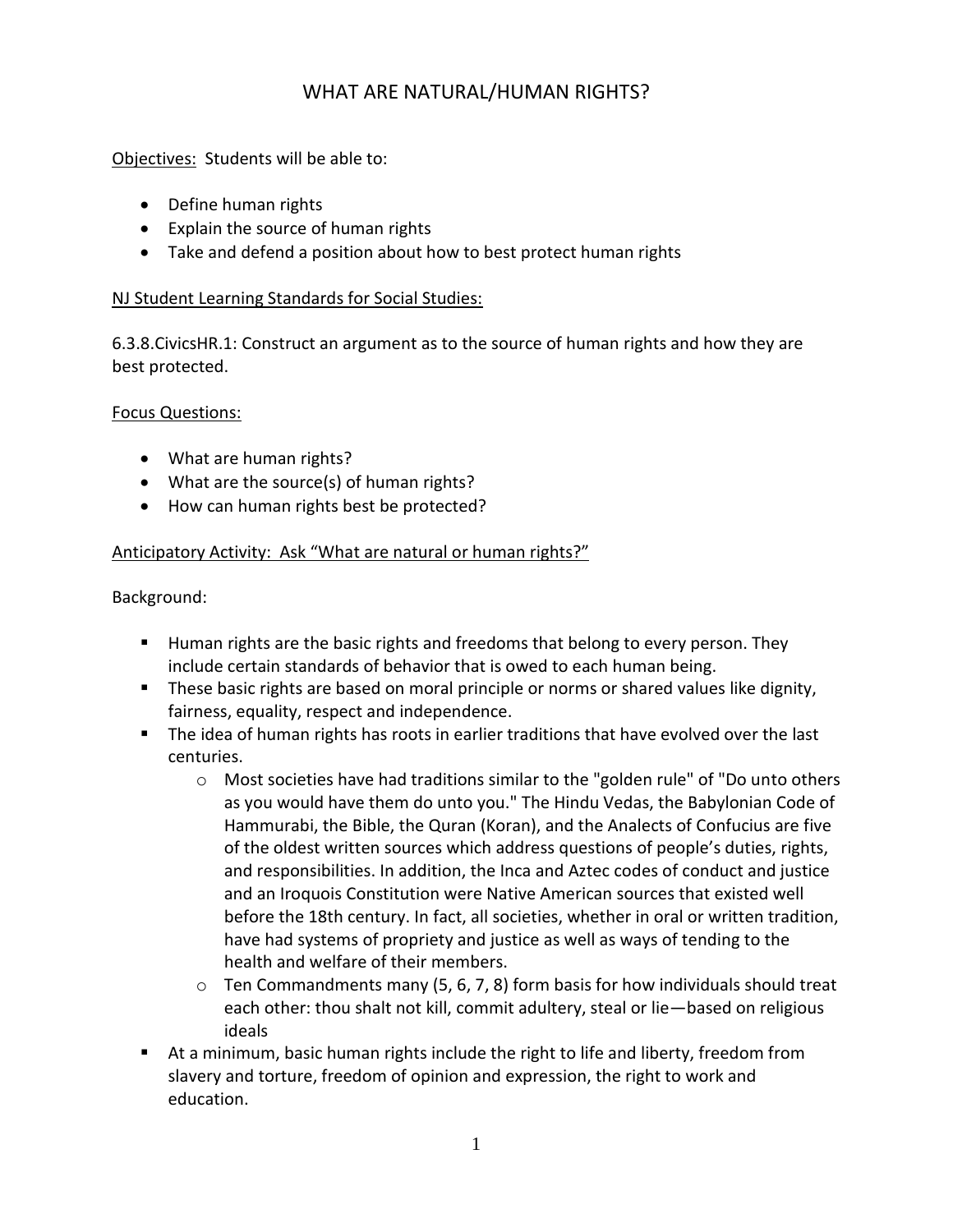## What are the source(s) of natural/human rights?

Background: English philosopher John Locke (1632-1704) called basic human rights "natural" rights because each human had rights in a state of nature. However, these rights were not protected in and of themselves. See the five-minute video summarizing John Locke's "revolutionary" ideas about natural rights at [https://www.youtube.com/watch?v=ocJ2fPk5FGE.](https://www.youtube.com/watch?v=ocJ2fPk5FGE)

Conclude: We are all equally entitled to our human rights without discrimination.

## HOW CAN HUMAN RIGHTS BE PROTECTED?

Lesson: Ask and have students discuss. Briefly review some early historical development of human rights:

- An early example of the recognition of human rights was when the troops of Cyrus the Great conquered Babylon. Cyrus freed the slaves, declared that all people had the right to choose their own religion, and established racial equality in 539 BC.
- Magna Carta 1215-- King John of England was compelled by his barons to sign the Magna Carta which set forth four principles: no one is above the law, not even the monarch; no one can be detained without cause or evidence; everyone has a right to trial by jury; and a widow cannot be forced to marry and give up her property. The Magna Carta came to be seen as the first legal document protecting human rights.
- English Bill of Rights, 1689--limited the power of the monarch, required consent of the people (Parliament) to raise taxes and protected free speech rights
- French Declaration of Rights of Man and Citizen, 1789—declared human rights to liberty, property, safety and resistance against oppression
- Conclude: Governments protect human rights by developing a culture based on the rule of law—everybody should treat others as they would like to be treated. Therefore, every human being should be subject to the same laws and treated the same, which is the basis of the rule of law.

### IDENTIFY HUMAN RIGHTS IN THE U.S. CONSTITUTION

Activity: In small groups of 3-5 have students examine the provisions of the U.S. Constitution and list the rights that it includes.

There are 26 different rights enumerated in just the first eight amendments to the U.S. Constitution. Many of them relate to criminal trials, which had been used by governments to punish those who dissented. Keep your list for future discussions about human rights and the U.S. Constitution.

- **First Amendment** 
	- 1. No establishment of religion
	- 2. Free exercise of religion
	- 3. Free speech
	- 4. Free press